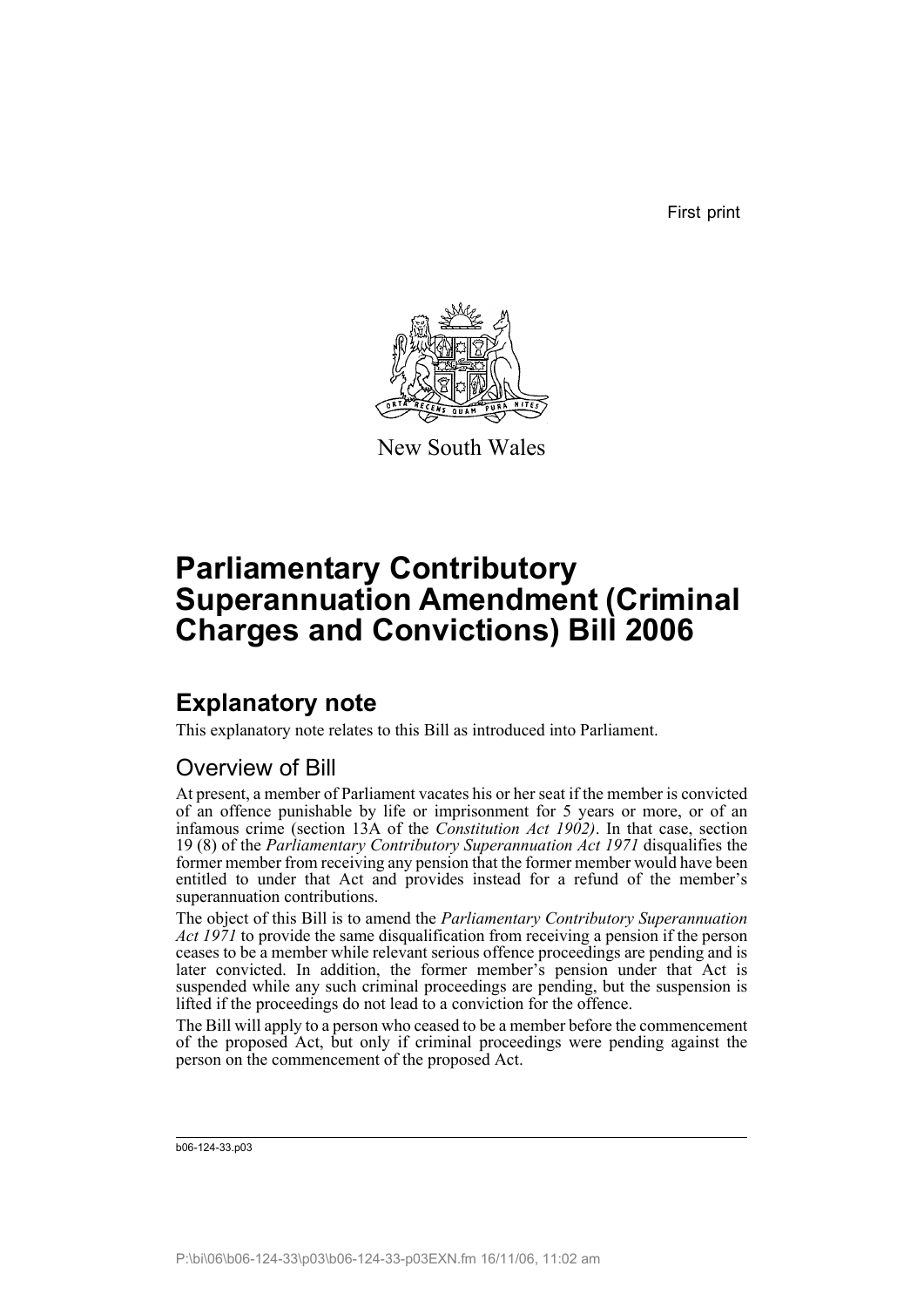Explanatory note

### Outline of provisions

**Clause 1** sets out the name (also called the short title) of the proposed Act.

**Clause 2** provides for the commencement of the proposed Act.

**Clause 3** is a formal provision that gives effect to the amendments to the *Parliamentary Contributory Superannuation Act 1971* set out in Schedule 1.

**Clause 4** removes the necessity for a certificate of approval of this Bill by the Parliamentary Remuneration Tribunal.

#### **Schedule 1 Amendments**

**Schedule 1 [1]** inserts section 19AA into the Principal Act to give effect to the object set out in the above Overview.

**Schedule 1 [2]** enables regulations of a savings or transitional nature to be made as a consequence of the enactment of the proposed Act.

**Schedule 1 [3]** provides that proposed section 19AA applies to a former member against whom proceedings were pending when the person ceased to be a member and on the commencement of the proposed Act.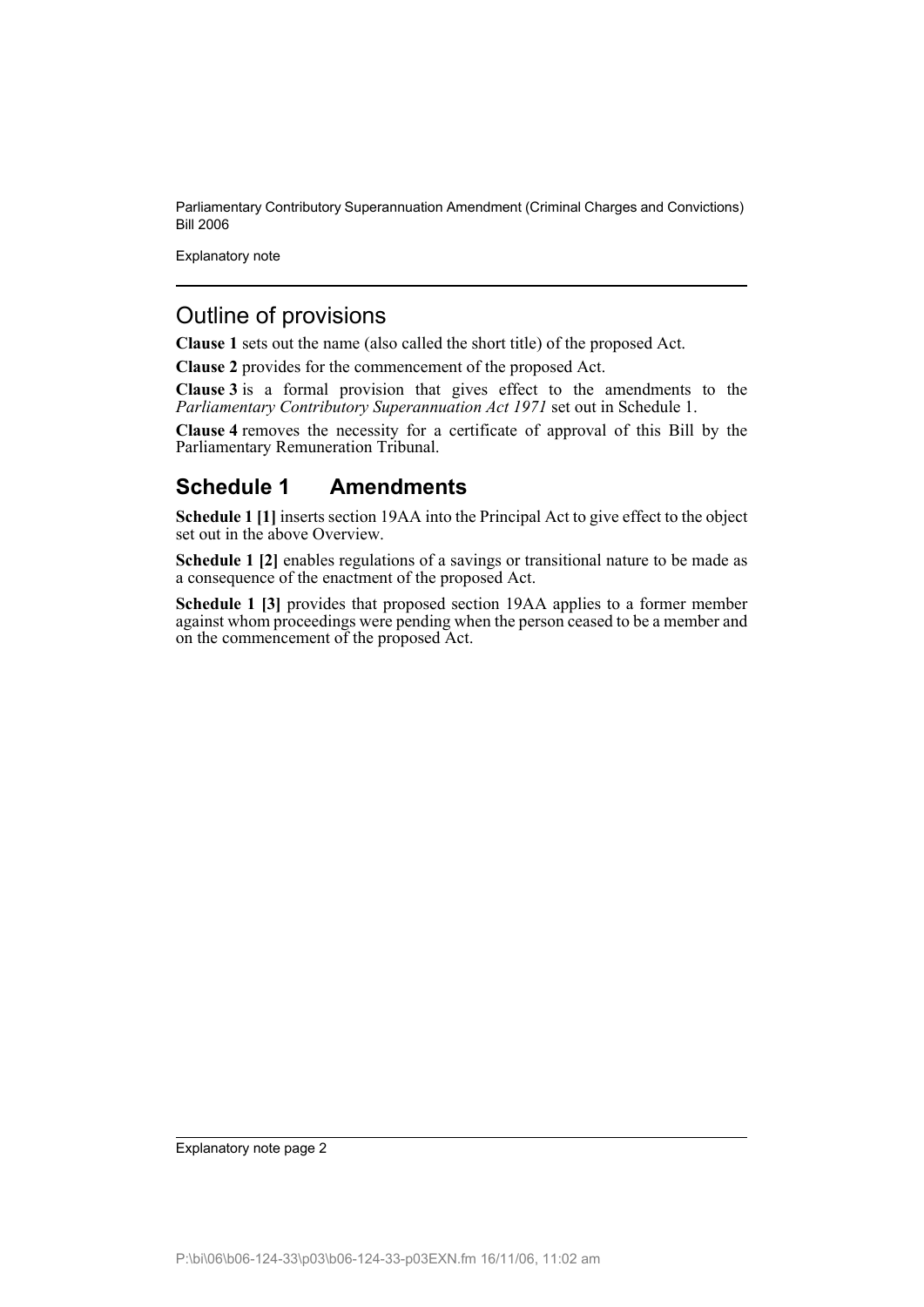First print



New South Wales

# **Parliamentary Contributory Superannuation Amendment (Criminal Charges and Convictions) Bill 2006**

## **Contents**

|   |                                         | Paqe |
|---|-----------------------------------------|------|
| 1 | Name of Act                             | 2    |
| 2 | Commencement                            | 2    |
| 3 | Amendment of Parliamentary Contributory |      |
|   | Superannuation Act 1971 No 53           | 2    |
| 4 | Repeal of Act                           | 2    |
|   | Schedule 1 Amendments                   | 3    |

b06-124-33.p03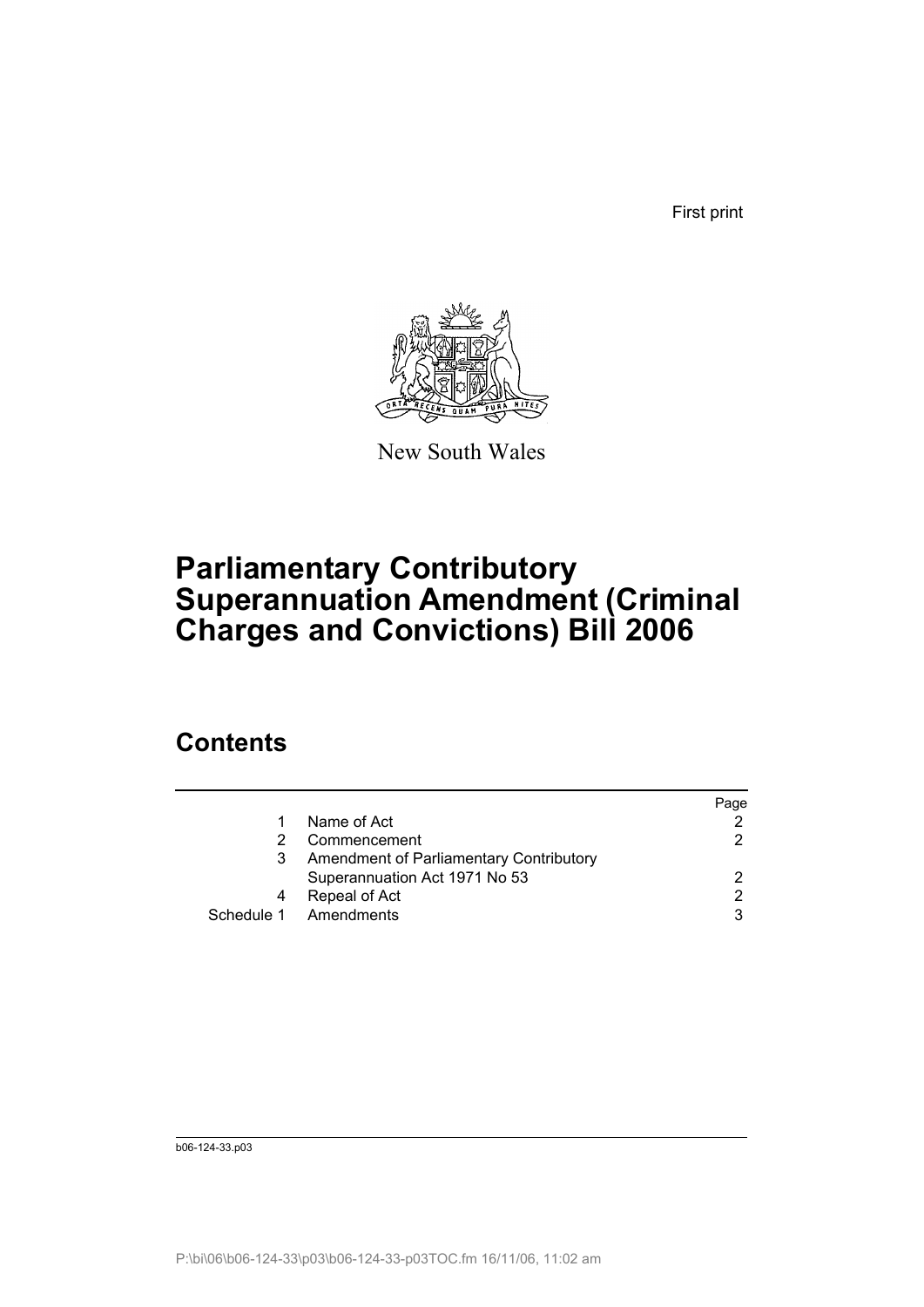**Contents** 

Page

Contents page 2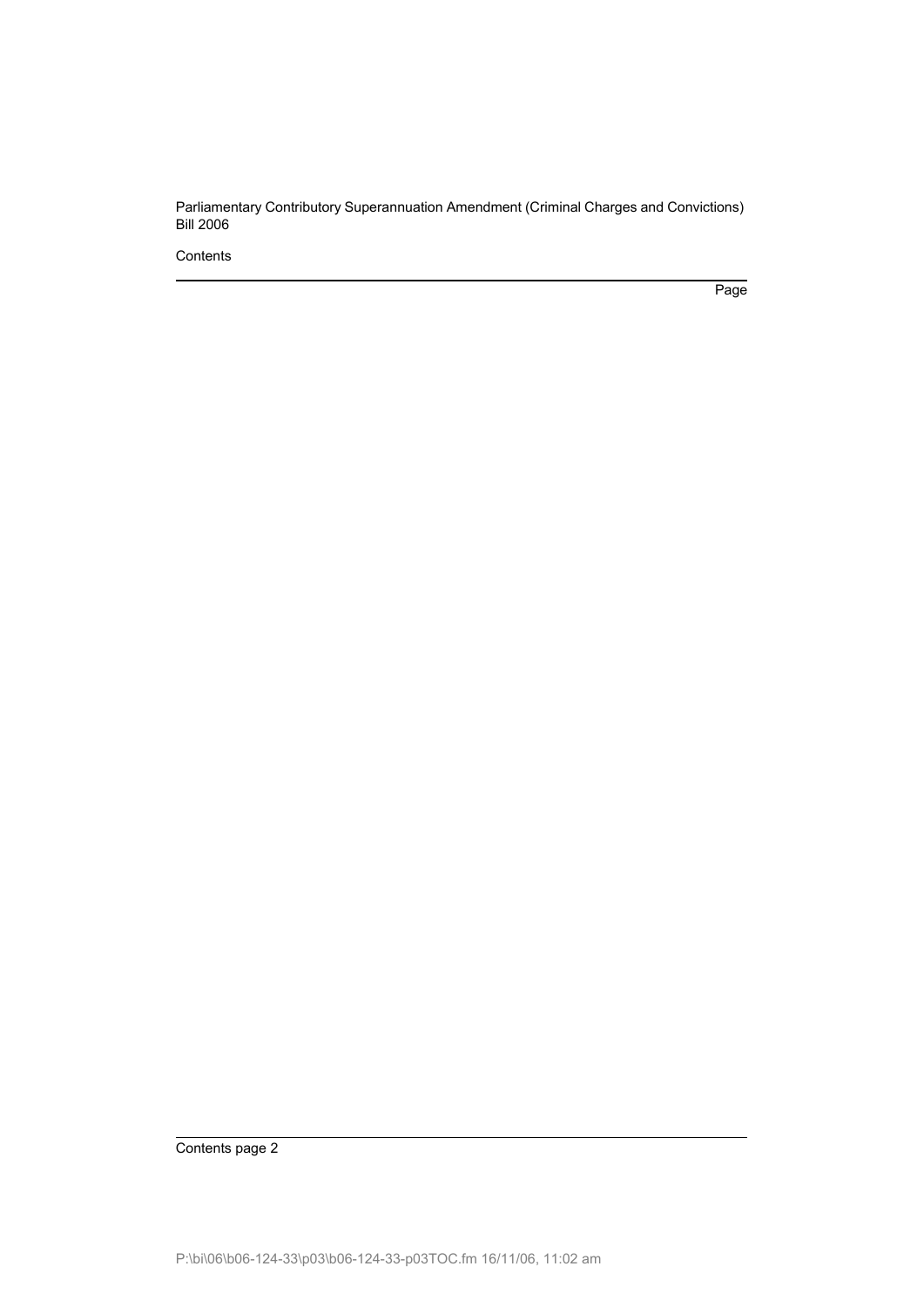

New South Wales

# **Parliamentary Contributory Superannuation Amendment (Criminal Charges and Convictions) Bill 2006**

No , 2006

#### **A Bill for**

An Act to amend the *Parliamentary Contributory Superannuation Act 1971* with respect to the suspension or termination of superannuation entitlements of former members who are charged with or convicted of serious offences.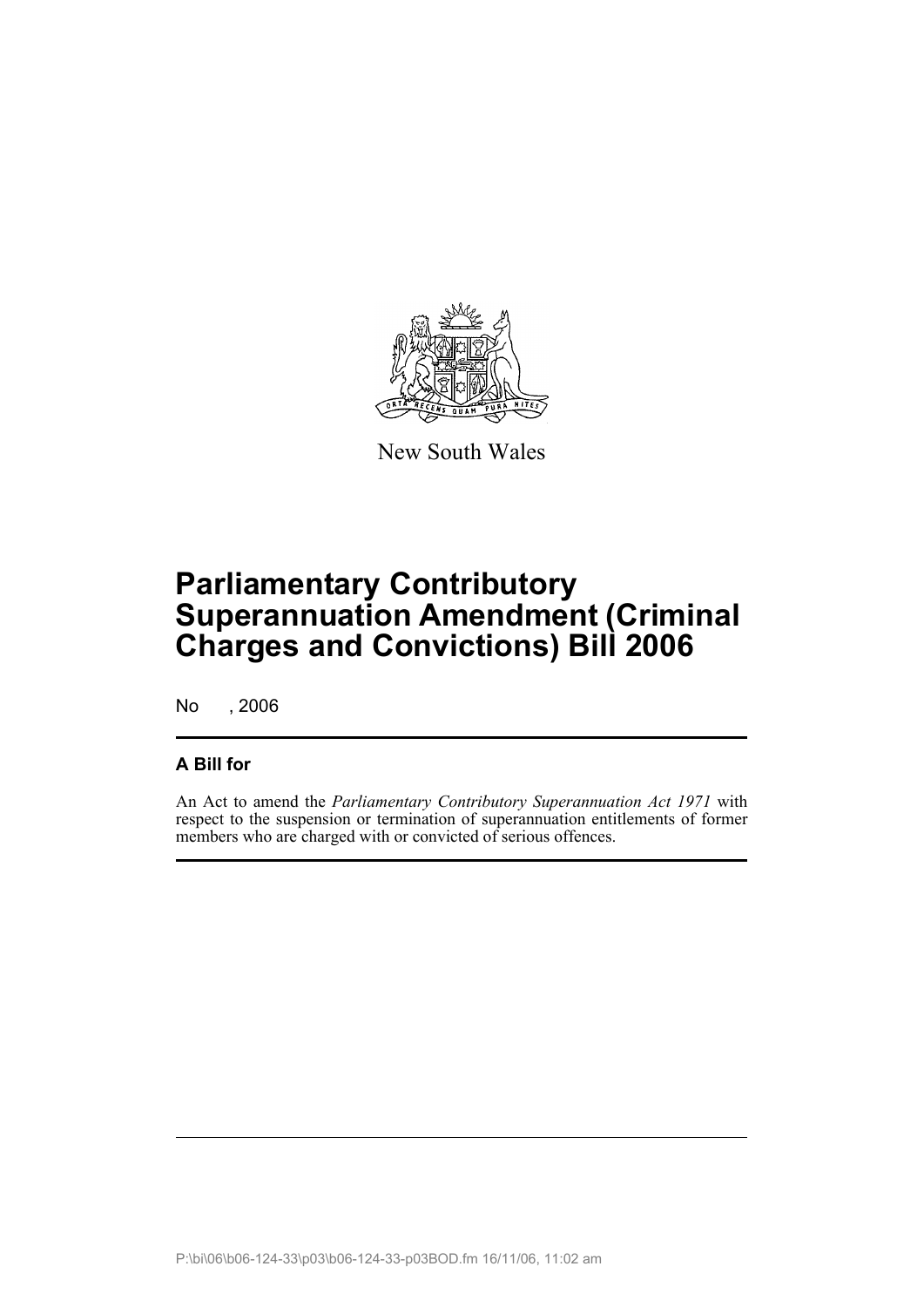|             |              | The Legislature of New South Wales enacts:                                                                                 | 1                   |
|-------------|--------------|----------------------------------------------------------------------------------------------------------------------------|---------------------|
| 1           | Name of Act  |                                                                                                                            |                     |
|             |              | This Act is the <i>Parliamentary Contributory Superannuation</i><br>Amendment (Criminal Charges and Convictions) Act 2006. | 3<br>$\overline{4}$ |
| $\mathbf 2$ |              | <b>Commencement</b>                                                                                                        | 5                   |
|             | (1)          | This Act commences on the date of assent to this Act, except as<br>provided by subsection $(2)$ .                          | 6<br>$\overline{7}$ |
|             | (2)          | Section 4 is taken to have commenced on 15 November 2006.                                                                  | 8                   |
| 3           | <b>No 53</b> | <b>Amendment of Parliamentary Contributory Superannuation Act 1971</b>                                                     | 9<br>10             |
|             |              | The Parliamentary Contributory Superannuation Act 1971 is amended<br>as set out in Schedule 1.                             | 11<br>12            |
| 4           | required     | Approval of amendments by Parliamentary Remuneration Tribunal not                                                          | 13<br>14            |
|             |              | Section 4 of the Parliamentary Contributory Superannuation Act 1971<br>does not apply to or in respect of this Act.        | 15<br>16            |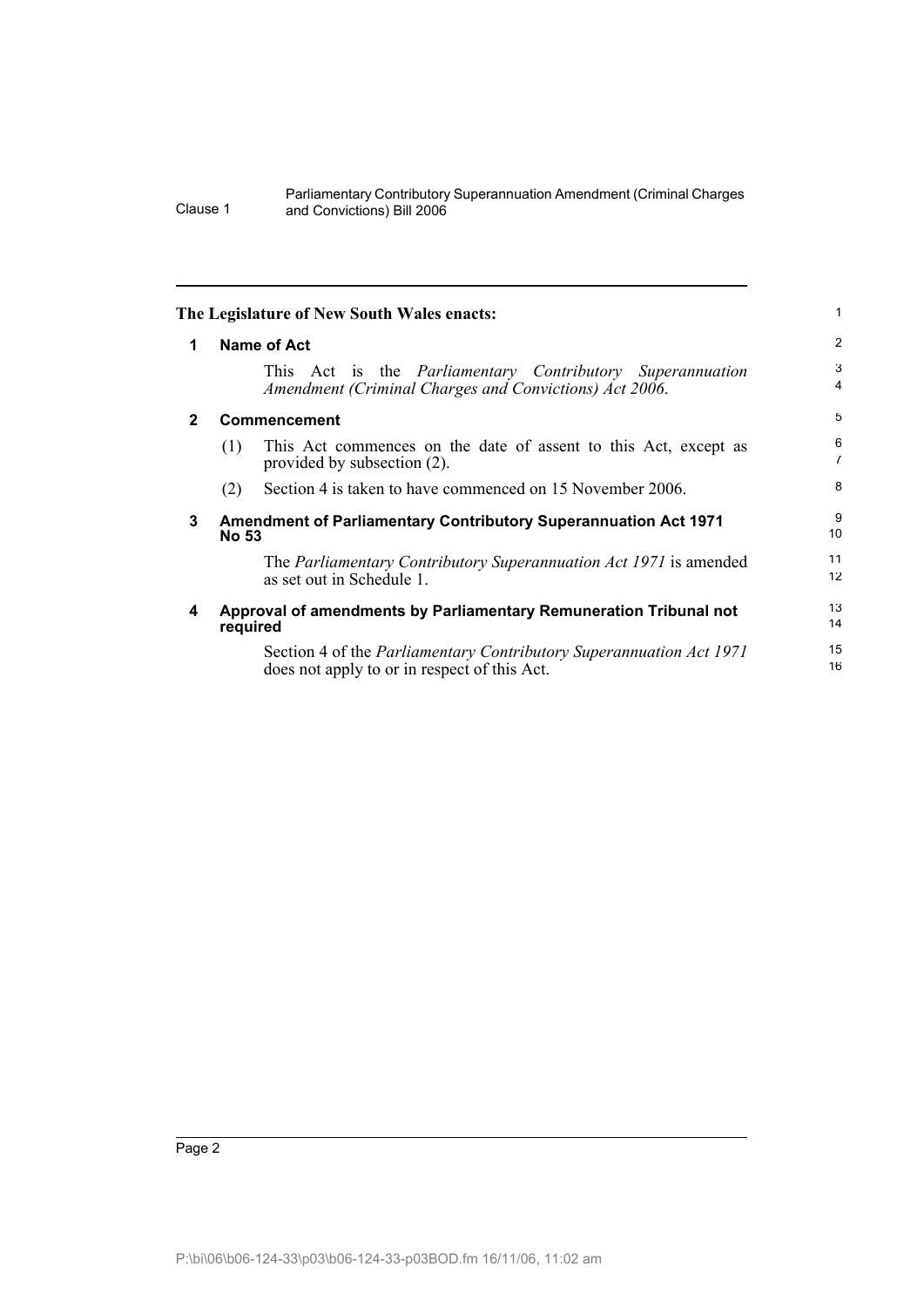Amendments Schedule 1

1

## **Schedule 1 Amendments**

|     |             |                                                                     |     | (Section 3)                                                                                                                                                                                                                | 2                        |
|-----|-------------|---------------------------------------------------------------------|-----|----------------------------------------------------------------------------------------------------------------------------------------------------------------------------------------------------------------------------|--------------------------|
| [1] |             | <b>Section 19AA</b>                                                 |     |                                                                                                                                                                                                                            | 3                        |
|     |             | Insert after section 19:                                            |     |                                                                                                                                                                                                                            | 4                        |
|     | <b>19AA</b> | Person ceasing to be a member while criminal proceedings<br>pending |     |                                                                                                                                                                                                                            | $\mathbf 5$<br>6         |
|     |             | (1)                                                                 |     | This section applies in respect of a person who ceases to be a<br>member while proceedings for a serious offence are pending<br>against the person.                                                                        | $\overline{7}$<br>8<br>9 |
|     |             | (2)                                                                 |     | Any entitlement of such a person as a former member to receive<br>a pension under this Part is suspended while proceedings for the<br>serious offence are pending against the former member.                               | 10<br>11<br>12           |
|     |             | (3)                                                                 |     | If the finalisation of the proceedings results in the person not<br>being convicted of any serious offence, the suspension of pension<br>entitlement is lifted and the person's entitlement to a pension is<br>reinstated. | 13<br>14<br>15<br>16     |
|     |             | (4)                                                                 |     | If the finalisation of the proceedings results in the person being<br>convicted of a serious offence:                                                                                                                      | 17<br>18                 |
|     |             |                                                                     | (a) | the person ceases to have any entitlement to receive a<br>pension under this Part, and                                                                                                                                     | 19<br>20                 |
|     |             |                                                                     | (b) | the person's net contributions are to be refunded to him or<br>her.                                                                                                                                                        | 21<br>22                 |
|     |             | (5)                                                                 |     | If proceedings for a serious offence cease to be pending before<br>the proceedings are finalised, the suspension of pension<br>entitlement is lifted and the person's entitlement to a pension is<br>reinstated.           | 23<br>24<br>25<br>26     |
|     |             | (6)                                                                 |     | If a person's entitlement to a pension is reinstated following the<br>lifting of a suspension:                                                                                                                             | 27<br>28                 |
|     |             |                                                                     | (a) | the reinstatement has effect from immediately before the<br>suspension began and as if the entitlement had not been<br>suspended, and                                                                                      | 29<br>30<br>31           |
|     |             |                                                                     | (b) | an election may be made under section $20(2)$ within<br>3 months after the entitlement is reinstated.                                                                                                                      | 32<br>33                 |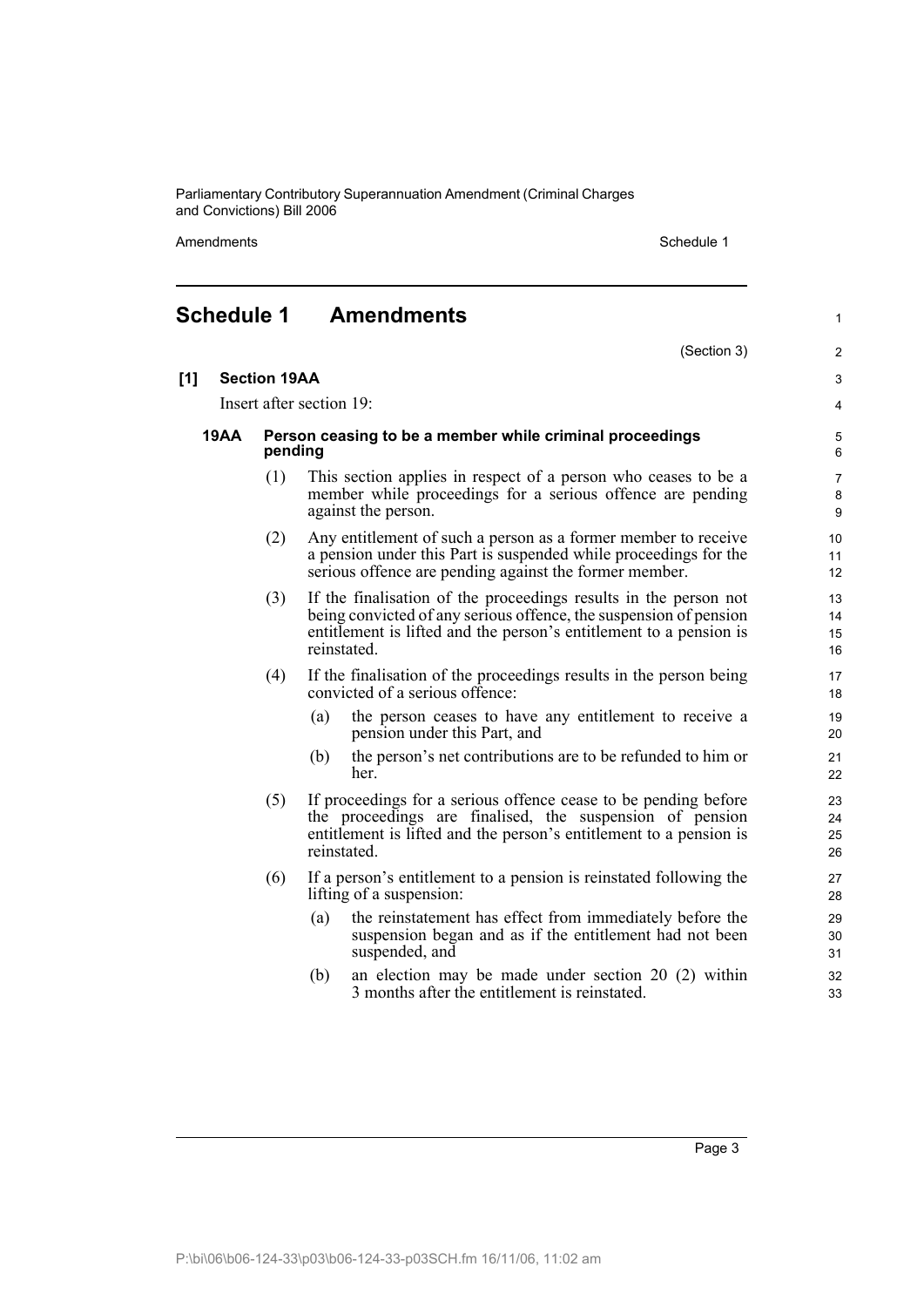Schedule 1 Amendments

i.

|     | (7)  | While a former member's entitlement to a pension is suspended<br>under this section, the trustees may authorise payment to the<br>former member from the Fund of an advance on the refund of the<br>former member's net contributions under subsection (4) (b).<br>However, if the suspension of the former member's entitlement<br>to a pension is lifted, any such advance is to be repaid or recouped<br>by the trustees by deduction from any pension or other payment<br>due to the former member on the lifting of the suspension. | $\mathbf{1}$<br>$\overline{2}$<br>3<br>$\overline{\mathbf{4}}$<br>5<br>$\,6\,$<br>$\overline{7}$<br>8 |
|-----|------|------------------------------------------------------------------------------------------------------------------------------------------------------------------------------------------------------------------------------------------------------------------------------------------------------------------------------------------------------------------------------------------------------------------------------------------------------------------------------------------------------------------------------------------|-------------------------------------------------------------------------------------------------------|
|     | (8)  | Criminal proceedings are not considered <i>finalised</i> for the<br>purposes of this section until the end of the appeal period and<br>until any appeal against conviction or acquittal, lodged within the<br>appeal period, has been determined or has lapsed or been<br>withdrawn. The <i>appeal period</i> is the period within which an<br>appeal may be lodged, but does not include any extension of a<br>period that a court may grant.                                                                                           | 9<br>10 <sup>°</sup><br>11<br>12<br>13<br>14<br>15                                                    |
|     | (9)  | This section extends to proceedings taken outside New South<br>Wales.                                                                                                                                                                                                                                                                                                                                                                                                                                                                    | 16<br>17                                                                                              |
|     | (10) | In this section:                                                                                                                                                                                                                                                                                                                                                                                                                                                                                                                         | 18                                                                                                    |
|     |      | net contributions means the amounts deducted under this Act or<br>the former Act from salary paid to the person less any amount<br>previously refunded to him or her (under this section or<br>otherwise) and less the amount of any reduction resulting from a<br>determination under section 26D.                                                                                                                                                                                                                                      | 19<br>20<br>21<br>22<br>23                                                                            |
|     |      | serious offence means:                                                                                                                                                                                                                                                                                                                                                                                                                                                                                                                   | 24                                                                                                    |
|     |      | an offence committed in New South Wales that is<br>(a)<br>punishable by imprisonment for life or for a term of 5 years<br>or more or an offence committed elsewhere than in New<br>South Wales that, if committed in New South Wales,<br>would be an offence so punishable, or                                                                                                                                                                                                                                                           | 25<br>26<br>27<br>28<br>29                                                                            |
|     |      | an infamous crime.<br>(b)                                                                                                                                                                                                                                                                                                                                                                                                                                                                                                                | 30                                                                                                    |
| [2] |      | Schedule 1 Savings, transitional and other provisions                                                                                                                                                                                                                                                                                                                                                                                                                                                                                    | 31                                                                                                    |
|     |      | Insert at the end of clause $1(1)$ :                                                                                                                                                                                                                                                                                                                                                                                                                                                                                                     | 32                                                                                                    |
|     |      | Parliamentary Contributory<br>Amendment<br>Superannuation<br>(Criminal Charges and Convictions) Act 2006                                                                                                                                                                                                                                                                                                                                                                                                                                 | 33<br>34                                                                                              |